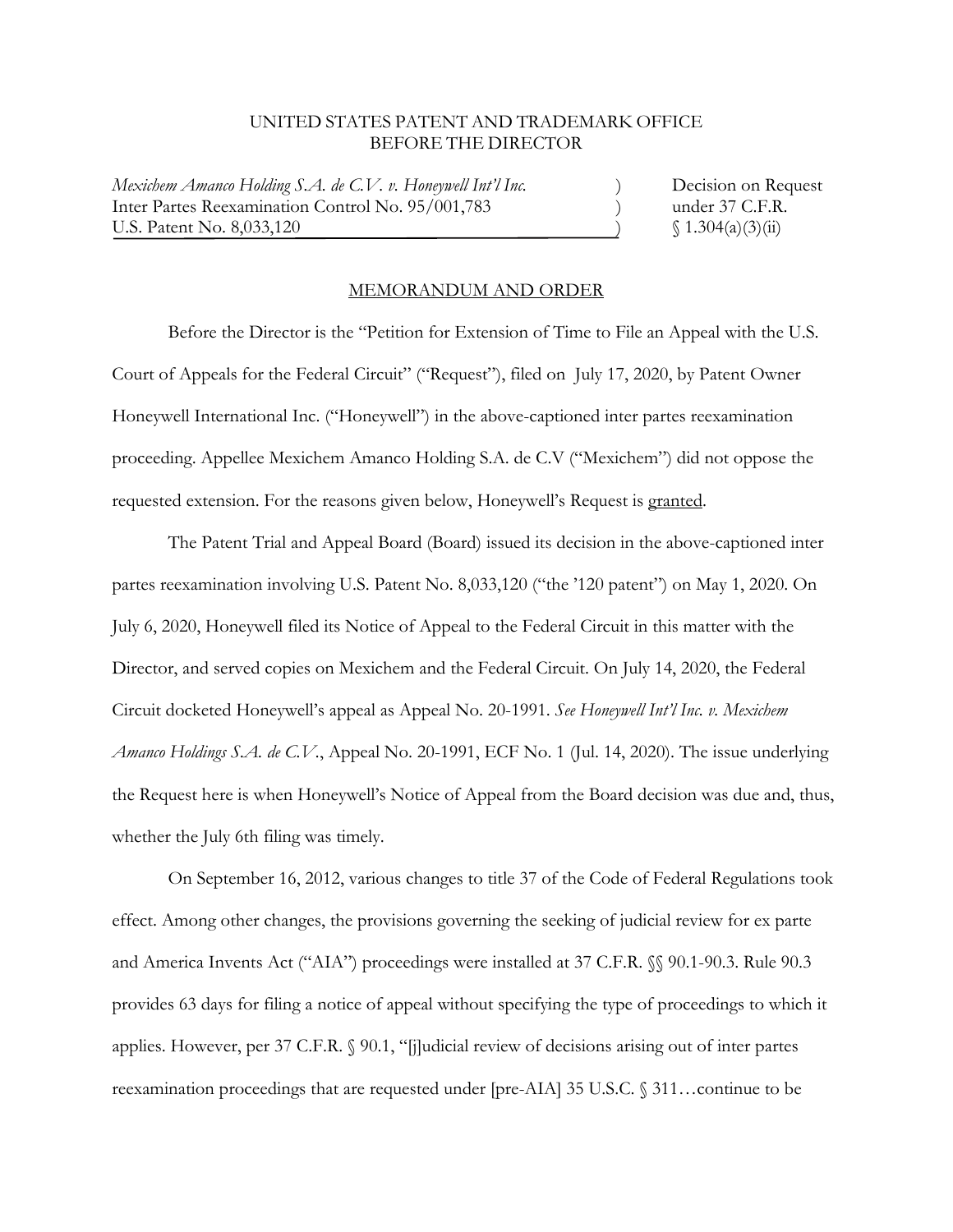governed by the pertinent regulations in effect on July 1, 2012." The "pertinent regulations in effect on July 1, 2012" regarding judicial review of decisions in inter partes reexamination are 37 C.F.R. §§ 1.301-1.304 (2012). *See* 37 C.F.R. § 1.983 (providing that a party wishing to appeal a PTAB decision in an inter partes reexamination should "timely file a written notice of appeal directed to the Director in accordance with  $\$  1.302 and 1.304"). In particular, Rule 1.304 provided only "two months" for filing a notice of appeal. However, the regulatory text of 37 C.F.R. §§ 1.301-1.304 (2012) does not appear in post-2012 versions of the C.F.R.. *See* MPEP § 2683 (providing guidance for appeals in inter partes reexaminations, and quoting 37 C.F.R. §§ 90.1, 1.983, and 1.302-304 (2012)). The "good cause" and "excusable neglect" standards applicable to requests for additional time, however, are the same under the old and new regulations.

The difference in the filing deadlines articulated in Rule 90.3 (63 days) and Rule 1.304 (two months) is generally three days. In this case, the difference between the due date under the two rules was six days. If Rule 90.3 applied, Honeywell's due date would have been July 3rd, which was a Federal Holiday, making July 6th the actual due date and Honeywell's filing on the same date timely. But Honeywell's due date under 37 C.F.R. § 1.304(a)(1) (2012), was June 30, 2020. Thus, under Rule 1.304, Honeywell's appeal notice was late by six days, requiring an extension of that length under the "excusable neglect" standard to make the notice timely.

Returning to the relevant facts here, after the Court docketed the underlying appeal here as Appeal No. 20-1991 on July 14, 2020, Appellant Honeywell filed a motion to consolidate the appeal with two related appeals: Appeal Nos. 20-1981 and 20-2023. *See Honeywell Int'l Inc. v. Mexichem Amanco Holdings S.A. de C.V.*, Appeal No. 20-1991, ECF No. 10 (Aug. 19, 2020). As Honeywell's consolidation motion explains, all three appeals involve 1) inter partes reexaminations of related Honeywell patents, and 2) Mexichem as a party, but 3) only Appeal No. 20-2023 involves Appellee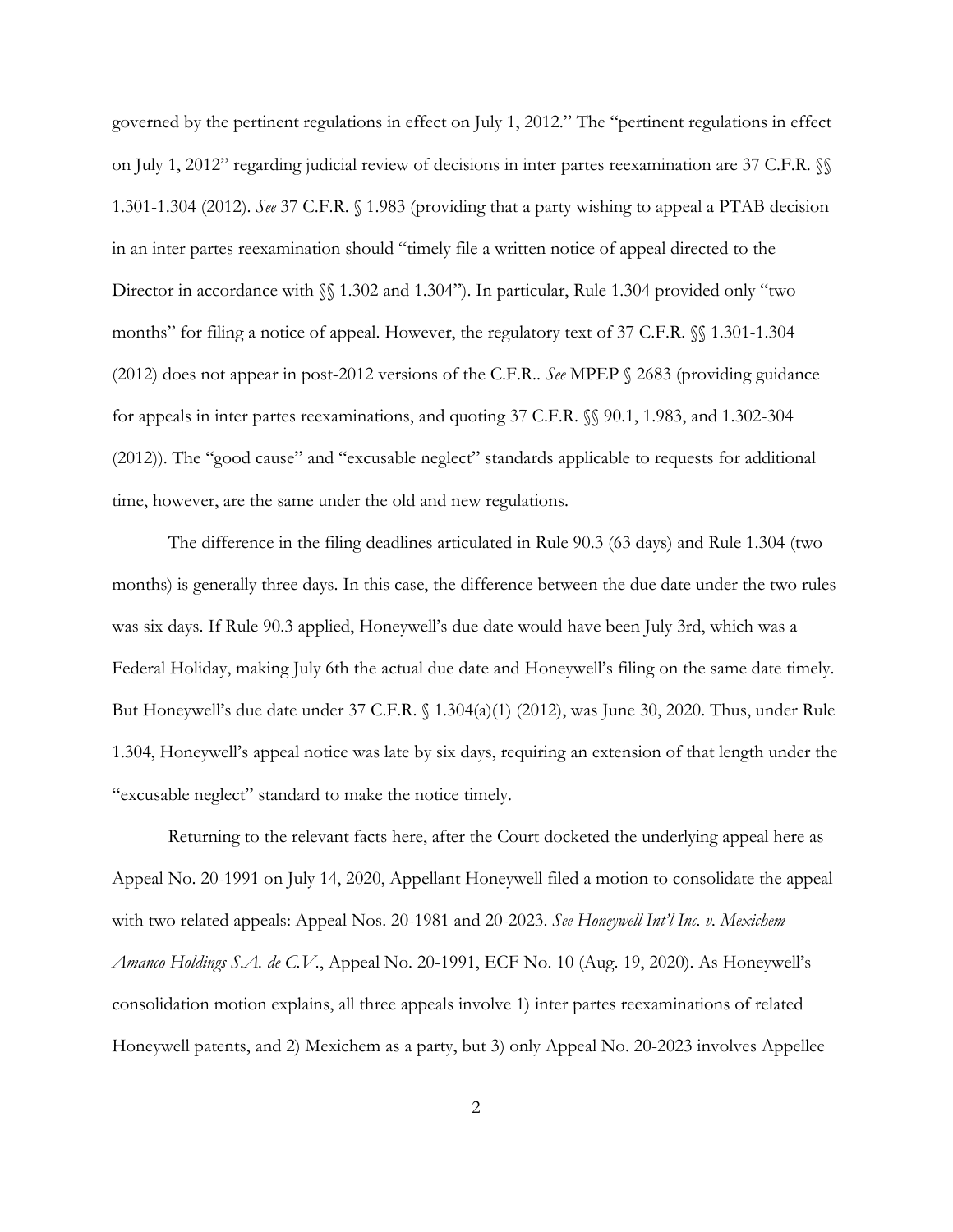Daikin Industries, Ltd ("Daikin") as a party. *Id.* at 2, 5 n.5. Briefly:

Appeal No. 20-1981: Requester Mexichem filed the appeal, seeking review of the Board's decision in inter partes reexamination 95/002,030, involving Honeywell's U.S. Patent No. 8,065,882 ("the '882 patent"). There are no appeal-notice timeliness issues or related timeextension requests associated with the 20-1981 appeal.

Appeal No. 20-2023: Honeywell filed the appeal, seeking review of the Board's decision in inter partes reexaminations 95/002,189 and 95/002,204, involving Honeywell's U.S. Patent No. 7,534,366 ("the '366 patent"). As noted above, both Mexichem and Daikin are Appellees in the 20-2023 appeal. Honeywell has filed a separate Rule 1.304 request with the Director for additional time to pursue the 20-2023 appeal. The operative facts, and basis for relief, in the request there are virtually identical to those here.1 The crucial difference between the 20-2023 and 20-1991 appeals is that Daikin has filed a motion to dismiss Honeywell's 20-2023 appeal, and opposes Honeywell's related time-extension request with the Director. *See Honeywell Int'l Inc. v. Mexichem Amanco Holdings S.A. de C.V. & Daikin Industr., Ltd.*, Appeal No. 20-2023, ECF No. 19 (Aug. 26, 2020). Conversely, Appellee Mexichem—the lone Appellee in the 20-1991 appeal here—has not moved to dismiss the appeal or opposed Honeywell's time-extension request with the USPTO.

Mexichem responded to Honeywell's consolidation motion. *See Honeywell Int'l Inc. v. Mexichem Amanco* 

*Holdings S.A. de C.V.*, Appeal No. 20-1991, ECF No. 12 (Aug. 31, 2020). Honeywell replied. *Id.*,

ECF No. 13 (Sept. 8, 2020).

 $\overline{a}$ 

On Sept. 24, 2020, the Court consolidated Appeal Nos. 20-2023 and 20-1991, while keeping

Appeal No. 20-1981 as a companion appeal. *Id.*, ECF No. 14 (Reyna, J.) (Sept. 24, 2020). Given

Daikin's pending motion to dismiss Appeal No. 20-2023, and Honeywell's Rule 1.304

time-extension requests in the inter partes reexaminations underlying consolidated Appeal Nos. 20-

1991, -2023, the Court ordered briefing stayed in consolidated Appeal Nos. 20-1991, -2023 pending

resolution of those time-extension requests. *Id.*

 During the appellate consolidation motion briefing, the USPTO submitted a "Notice of Non-Filing of Certified List." *Id.*, ECF No. 11 (Aug. 26, 2020). In that Notice, the USPTO

<sup>&</sup>lt;sup>1</sup> A decision in the request filed in the time-extension request in the '2189/'2204 reexamination, reaching the same result as here, was issued separately.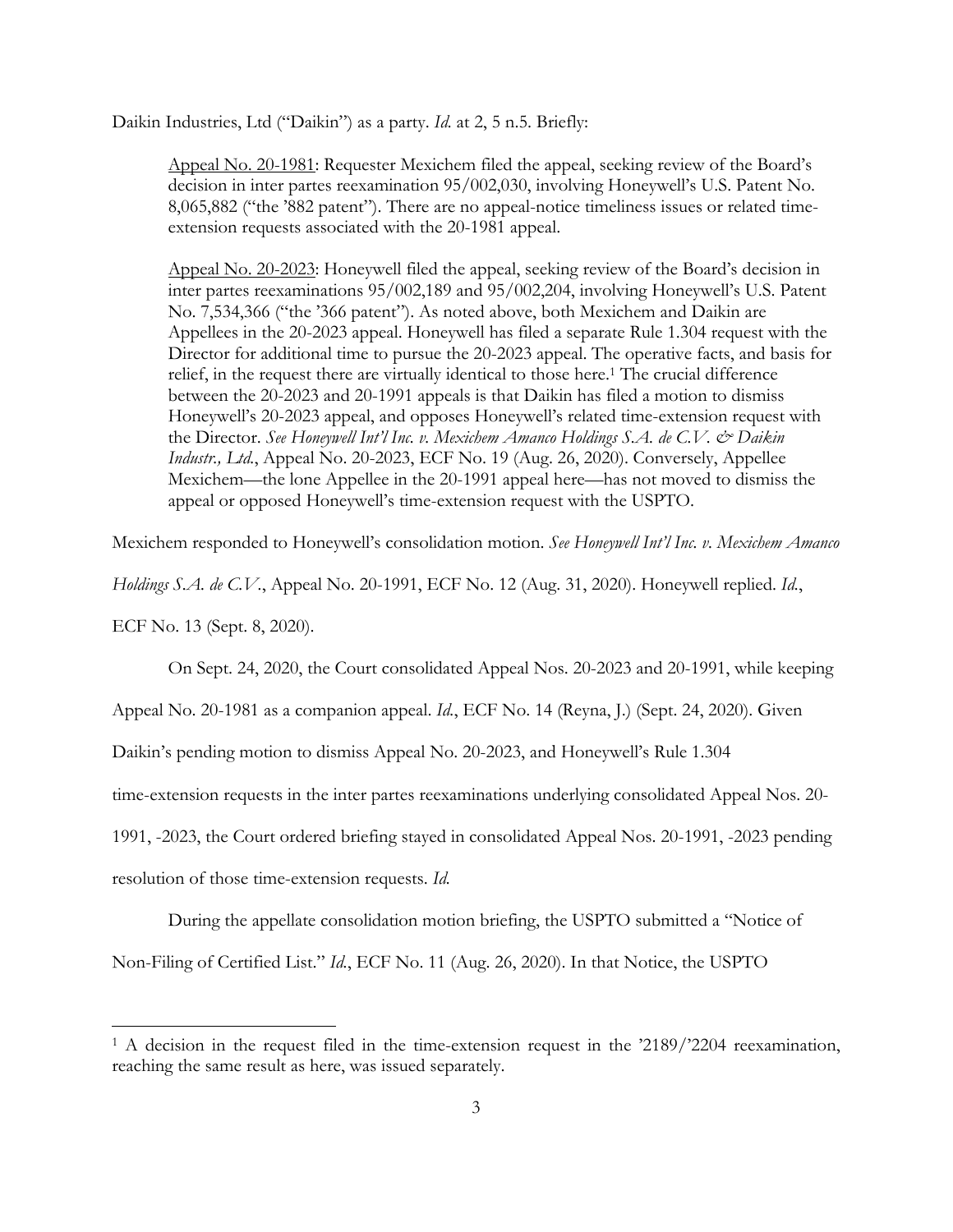explained that Honeywell's Notice of Appeal was untimely based on Rule 1.304's two-month filing window, observing that Honeywell had since filed the underlying Request for additional time to cure that defect. *Id.*

We turn now to Honeywell's Request in the underlying reexaminations here. The Director may extend the time for filing an appeal after the expiration of the period for filing an appeal "upon a showing that the failure to act was the result of excusable neglect." 37 C.F.R. § 1.304(a)(3)(ii) (Jul. 2012). The authority to decide such requests has been delegated to the Solicitor. *See* MPEP  $\{(1002.02(k)(3))\}$ . In determining excusable neglect, the USPTO applies the standard used by the Federal Courts. *See* MPEP § 1216; *Pioneer Inv. Servs. Co. v. Brunswick Assocs. Ltd. P'ship*, 507 U.S. 380, 395 (1993); *see, e.g.*, *Mitsubishi Cable Industr., Ltd., et al. v. Goto Denshi Co., Ltd.*, Memorandum and Order at 7-14, Dkt. No. 28 (IPR2015-01108) (May 3, 2017) ("*Mitsubishi*"); *IpVenture, Inc. v. FedEx Corp.*, Memorandum and Order (Inter Partes Reexamination Control No. 95/001,896) (Apr. 4, 2017) ("*IpVenture II*"); *Rambus, Inc. v. Nvidia, Corp*., Memorandum and Order (*Inter Partes* Reexamination Control No. 95/001,169) (Jul. 11, 2013).

The "excusable neglect" inquiry is

an equitable one, taking account of all relevant circumstances surrounding the party's omission. These include . . . [1] the danger of prejudice to [another party], [2] the length of the delay and its potential impact on judicial proceedings, [and 3] the reason for the delay, including whether it was within the reasonable control of the movant, and whether the movant acted in good faith.

*Pioneer*, 507 U.S. at 395. Excusable neglect "is understood to encompass situations in which the failure to comply with a filing deadline is attributable to negligence." *Id.* at 394. Moreover, "[a]lthough inadvertence, ignorance of the rules, or mistakes construing the rules do not usually constitute excusable neglect, it is clear that excusable neglect . . . is a somewhat elastic concept and is not limited strictly to omissions caused by circumstances beyond the control of the movant." *Id.* at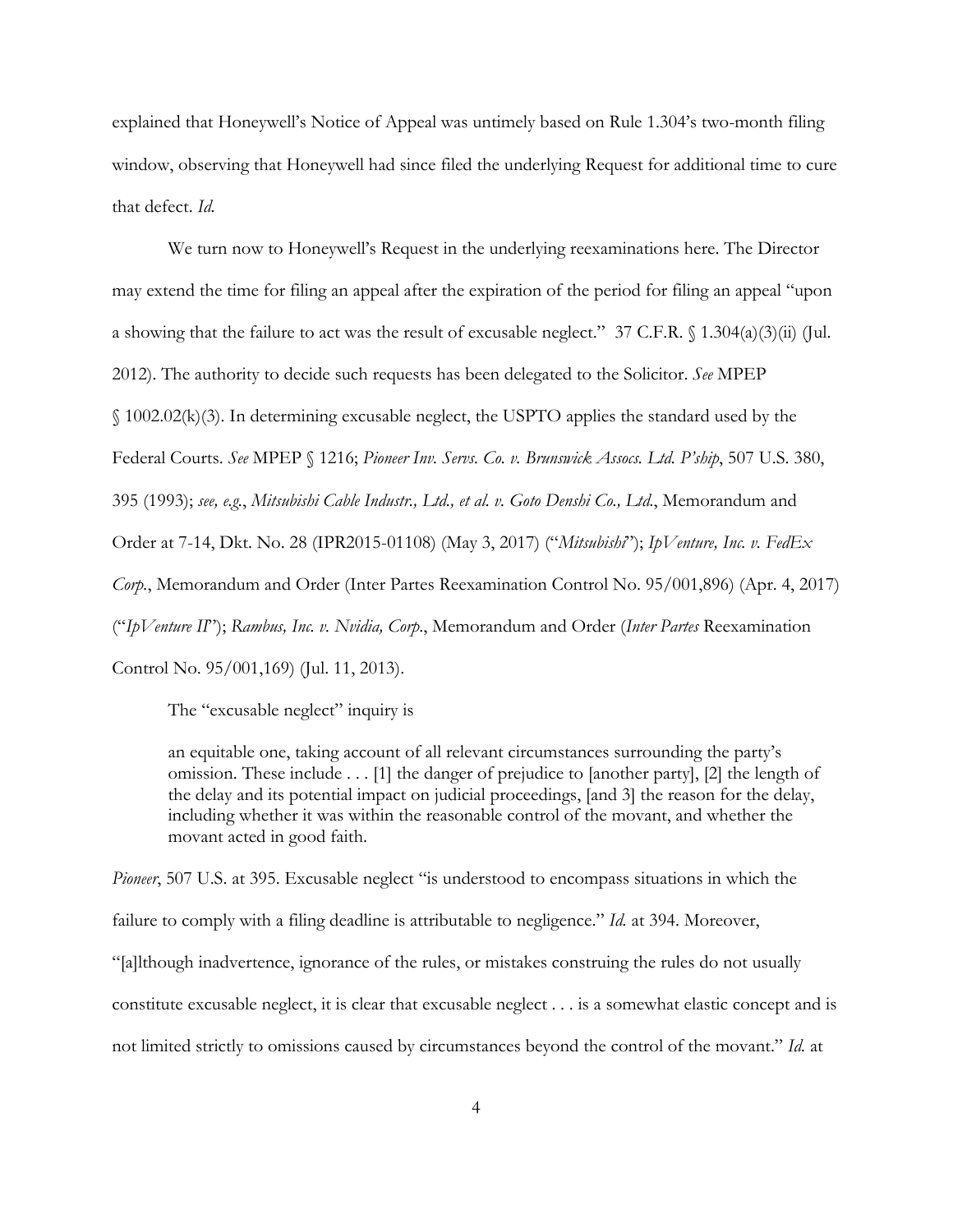392 (internal quotation marks omitted). The third *Pioneer* factor—relating to why the filing was delayed—is generally considered the most important factor in the analysis, although one factor does not control. *See, e.g.*, *FirstHealth of the Carolinas, Inc. v. Carefirst of Maryland, Inc.*, 479 F.3d 825 (Fed. Cir. 2007); *Pumpkin Ltd. v. The Seed Corps*, 43 USPQ2d 1582, 1586 n.7 (T.T.A.B. 1997).

Before turning to the merits of Honeywell's Rule 1.304 extension request, Honeywell alternatively requests the USPTO to waive the appeal deadline under 37 C.F.R. § 1.183. *See* Req. at 18-19. 37 C.F.R. § 1.4(c) forecloses reaching any argument for relief under Rule 1.183. Rule 1.4(c) requires a party seeking distinct bases for relief to do so in separate papers because "different matters may be considered by different branches or sections of the Office." *See also* MPEP § 1002 ("37 CFR 1.4(c) requires a separate petition for each distinct subject, inquiry or order to avoid confusion and delay in answering the petition. Therefore, each petition should ordinarily only be filed under a single authorizing provision (e.g., 37 CFR 1.181)"). The USPTO typically addresses the basis of relief articulated in a filing violating Rule 1.4(c) that makes the most sense to address. *See, e.g.*, *Google Inc. v. Vederi, LLC*, Memorandum and Order (Inter Partes Reexamination No. 95/000,682) (Jul. 11, 2017). Rule 1.304 expressly addresses the situation here (*i.e.*, extending the time to file a notice of appeal), while Rule 1.183 is a rule of general applicability. Accordingly, the Director treats Honeywell's combined filing as a Rule 1.304 request for additional time to file an appeal from the Board decision in the underlying reexamination here.2

Turning to the *Pioneer* analysis and the third factor, Honeywell maintains that it failed to apply the two-month appeal window proscribed in Rule 1.304 because it "plausibly misconstrued the

 $\overline{a}$ 

<sup>2</sup> In opposing Honeywell's time-extension request in the '2189/'2204 reexaminations, Daikin argues that the USPTO lacks jurisdiction to decide Honeywell's extension request. While there are no jurisdiction issues directly raised here, the Director observes that the USPTO may properly adjudicate Honeywell's Request. *See Mitsubishi*, at 2-7 (explaining why the USPTO has jurisdiction to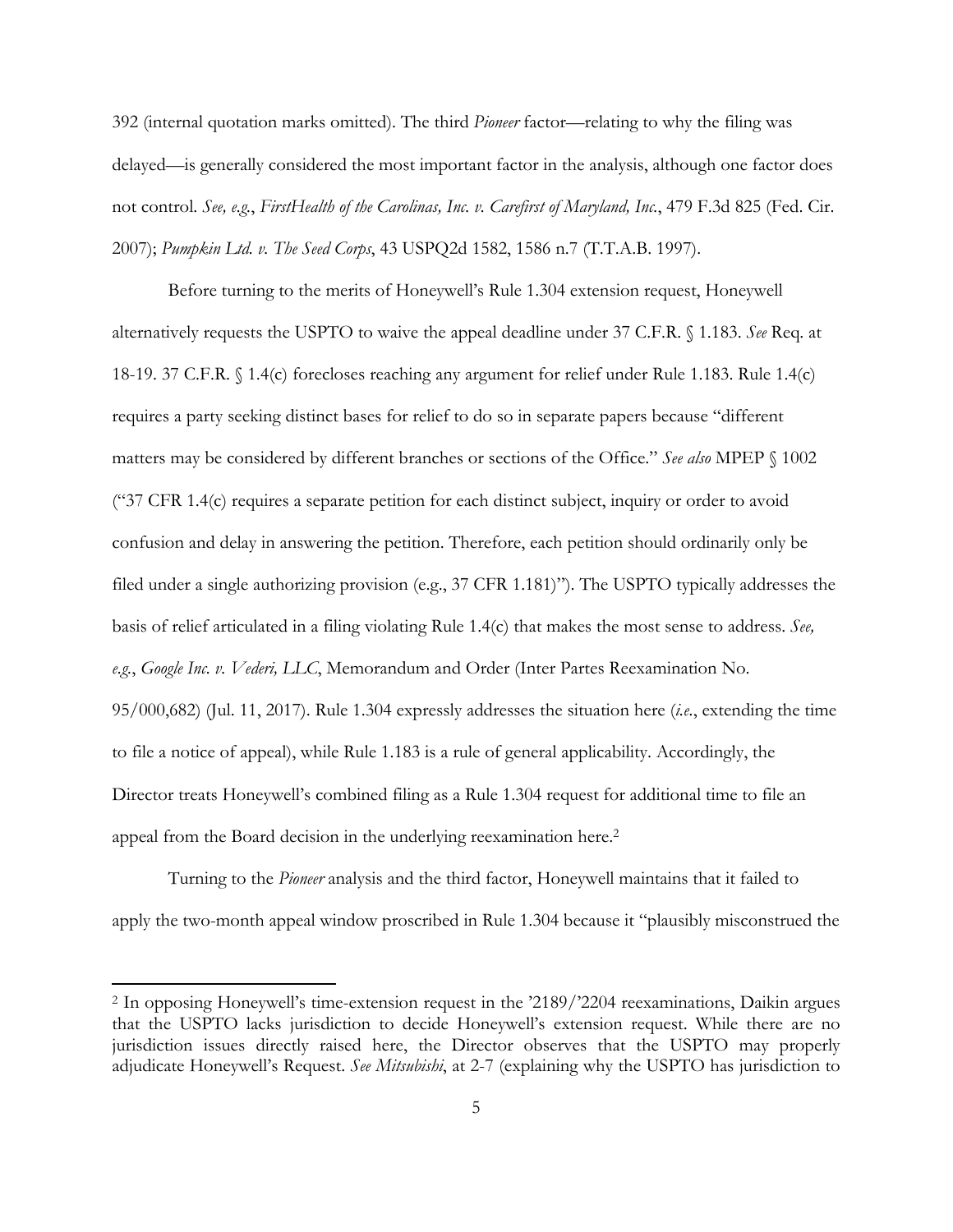applicable mix of statutory and regulatory rules defining the deadline for filing a notice of appeal." Req. at 2. Honeywell offers two arguments in support of this position. First, Honeywell argues that it plausibly believed Rule 90.3 applied. *Id.* at 7-8. Second, Honeywell argues that "excusable neglect" lies "'where the language of a rule is ambiguous or susceptible to multiple interpretations, or where an apparent conflict exists between two rules.'" *Id*. at 4-5 (quoting *Canfield v. Van Atta Buick/GMC Truck, Inc.*, 127 F.3d 248, 250 (2d Cir. 1997), and citing other decisions). Honeywell argues that Rule 90.3 and Rule 1.304 are "susceptible to multiple interpretations when taken together." *Id.* at 8; *see id.* at 8-11.

Honeywell's excuses for failing to apply the correct regulation are not particularly compelling one way or the other. Honeywell first argues that it was justified in relying on Rule 90.3 because that provision expressly states that it provides the "[f]iling deadline" for appeals under 35 U.S.C. §§ 141 and 142, and Honeywell's appeal here falls under those statutory provisions. Req. at 7. True enough. But Honeywell's protest that its "counsel had no indication that any other rule [besides Rule 90.3] governed the time within which Honeywell had to file a notice of appeal" (*id.*) loses force because Honeywell gives no indication that it did anything other than read Rule 90.3. On the one hand, that was not a facially unreasonable choice, given that Rule 90.3 does not indicate that it applies to some § 141 appeals but not others. Honeywell's counsel explains that he relied on Rule 90.3 here based on experience with other appeals from other USPTO proceedings where that rule governed. *See* Frank Decl. ¶ 4. On the other hand, the Board decision expressly directed Honeywell to Rule 90.1. *See* PTAB Dec., at 27 (May 1, 2020). Rule 90.1 defines the "[s]cope" of Part 90 and makes plain that appeals from inter partes reexamination fall outside the rule: "Judicial review of decisions arising out of *inter partes* reexamination proceedings ... continue to be governed by the pertinent regulations in

resolve a time-extension request when a party has taken an untimely appeal).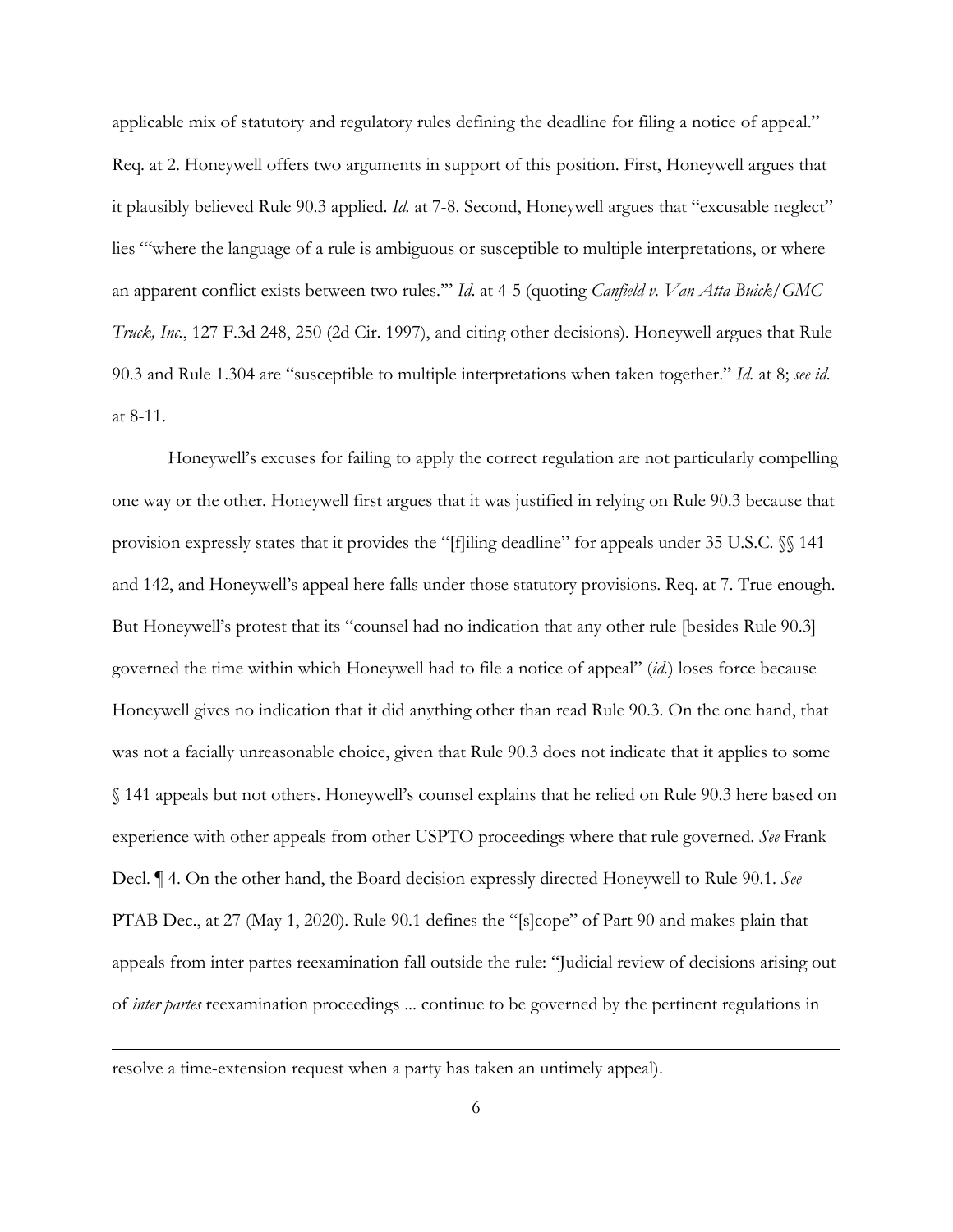effect on July 1, 2012." Honeywell makes no representation as to whether it read Rule 90.1, making its statement that it had no indication that Rule 90.3 did not apply here difficult to accept.

Which brings us to Honeywell's second explanation, asserting that confusion and ambiguity resulting from reading Rules 90.1-90.3 and Rules 1.301-1.304 supports finding "excusable" neglect in Honeywell's reliance upon Rule 90.3. *See* Req. at 8-14.3 As just discussed, there is no indication that Honeywell consulted anything other than Rule 90.3 before pursuing its appeal. Honeywell could not have been confused by allegedly conflicting regulations when Honeywell makes no representation that it did anything more than read Rule 90.3. At a minimum, reading Rule 90.1 would have told Honeywell that Rule 90.3 did not apply.

Honeywell protests that Rule 90.1 would not have clarified things because Rule 90.1 does not clearly say what regulations are "pertinent" to appealing from an inter partes reexamination. *See* Req. at 10. Again, a fair, but incomplete, point. While Rule 90.1 does not identify Rule 1.304 as the "pertinent" regulation for filing the notice of appeal, that information is provided at 37 C.F.R. § 1.983—a regulation to which the Board also sent Honeywell. *See* PTAB Dec., at 27. Rule 1.983 expressly states that to appeal from the Board decision in an inter partes reexamination, "(b) [t]he

<sup>3</sup> Honeywell argues that Rule 90.3 governs appeals from inter partes reexaminations. *See, e.g.*, Req. at 8, 14. The issue need not be resolved here in light of the granted extension under Rule 1.304. Further, the issue of whether Rule 90.3 governs appeals arising from inter partes reexaminations has been presented to the Court in the context of Daikin's motion to dismiss Appeal No. 20-2023, an appeal not directly at issue here and to which the USPTO is not a party. The separately granted time extension in inter partes reexaminations 95/002,189 and 95/002,204 should similarly moot Daikin's dismissal motion in Appeal No. 20-2023. However, for completeness, Director observes that the USPTO has already taken the position in this appeal that Rule 1.304 governs the deadline for the notice of appeal here. *See* Notice of Non-Filing of Certified List, ECF No. 11 (Aug. 26, 2020). In that Notice, the USPTO explained that Honeywell's Notice of Appeal was untimely because Rule 1.304's two-month filing window applied and the Notice was filed after that deadline. The Director observes that the plain text of Rules 90.1 and 1.983, discussed above, supports that position. USPTO guidance regarding appeals for inter partes reexaminations reinforces that "37 CFR 1.302 and 37 CFR 1.304, as in effect on July 1, 2012, are still applicable to *inter partes* reexamination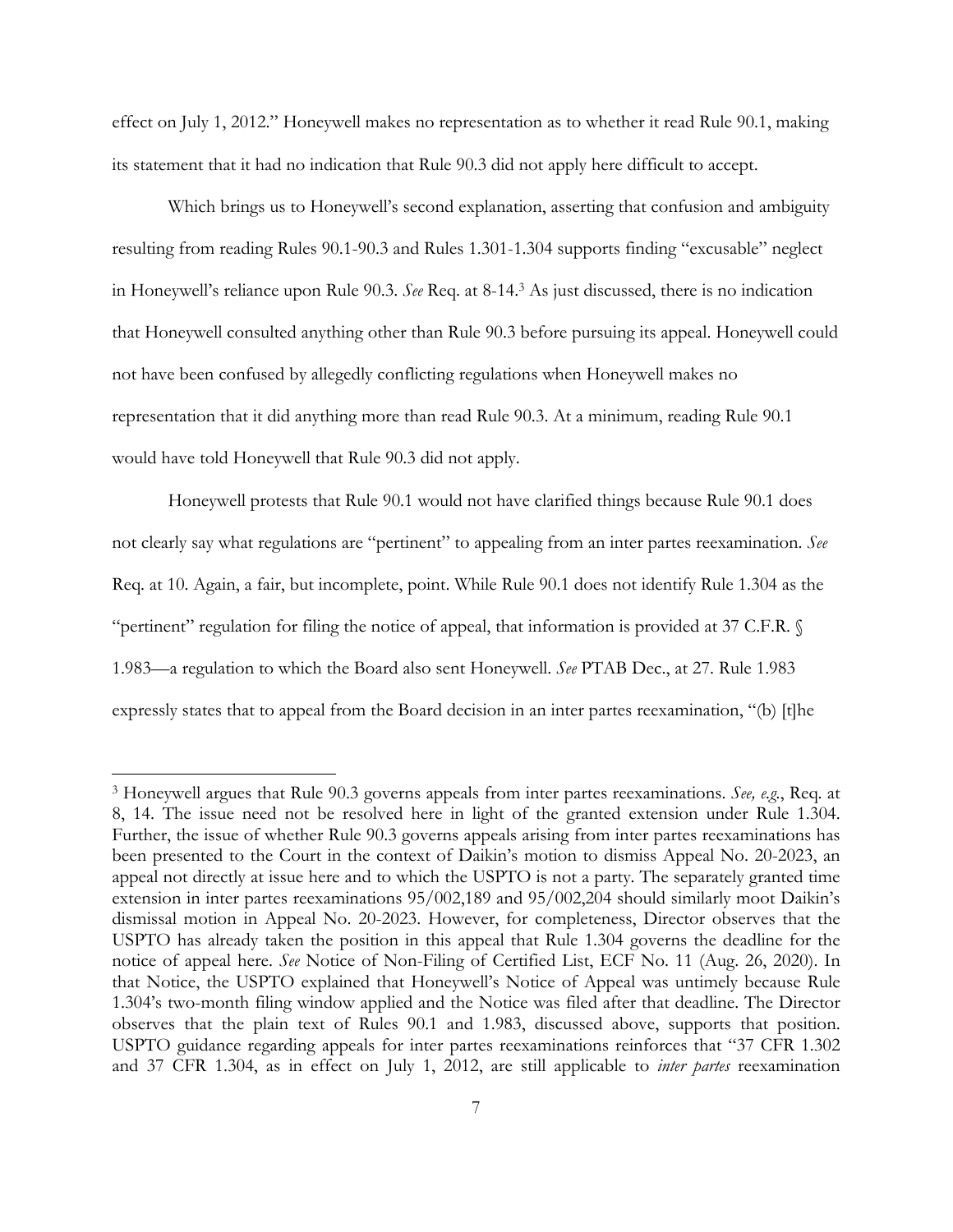appellant must take the following steps: (1) In the U.S. Patent and Trademark Office, timely file a written notice of appeal directed to the Director in accordance with  $\%$  1.302 and 1.304." 37 C.F.R.  $\%$ 1.983 (2020). Honeywell counters that even if it had uncovered that Rule 1.304 governed, it is hard to fault them for failing to apply it when that rule does not appear in the current Code of Federal Regulations. *See* Req. at 9. Also true, but MPEP § 2683 contains the text of Rule 1.304. Further, MPEP § 2683 confirms that Rule 1.304 governs this appeal. Honeywell was aware of MPEP § 2683, since it cited that section in its notice of appeal here.

All of this said, Honeywell's explanations collectively illustrate that the regulations governing appeal from an inter partes reexamination after 2012 are not a model of clarity. It is difficult to fault a party for relying on Rule 90.3 when it is the only regulation governing appeals from USPTO proceedings written in Title 37 of the Code of Federal Regulations. Toward that end, while Rule 90.1 unambiguously states that Rule 90.3 does not apply to appeals arising from inter partes reexamination, that's as far as it goes. An interested party then has to discover the applicable regulation using an objectively ambiguous patchwork of guidance and regulation, including 37 C.F.R. § 1.983 and MPEP § 2683—the latter apparently being the only place to find the regulatory text providing the text of Rule 1.304. Honeywell correctly points out that different arms of the USPTO have referenced Rule 90 as applying to appeals from inter partes reexaminations. *See* Req. at 13-14. While those errors do not support, as Honeywell asserts, the conclusion that Rule 90.3 actually governs such appeals (Req. at 14), they do illustrate the relative ease with which the mistake that Honeywell made here can be made. While there is still the difficulty of the fact that Honeywell never actually consulted the allegedly conflicting regulatory text, Honeywell's point that identifying the governing provision, and its text, proves objectively confusing has force in the "excusable

proceedings." MPEP  $\S$  2683.

 $\overline{a}$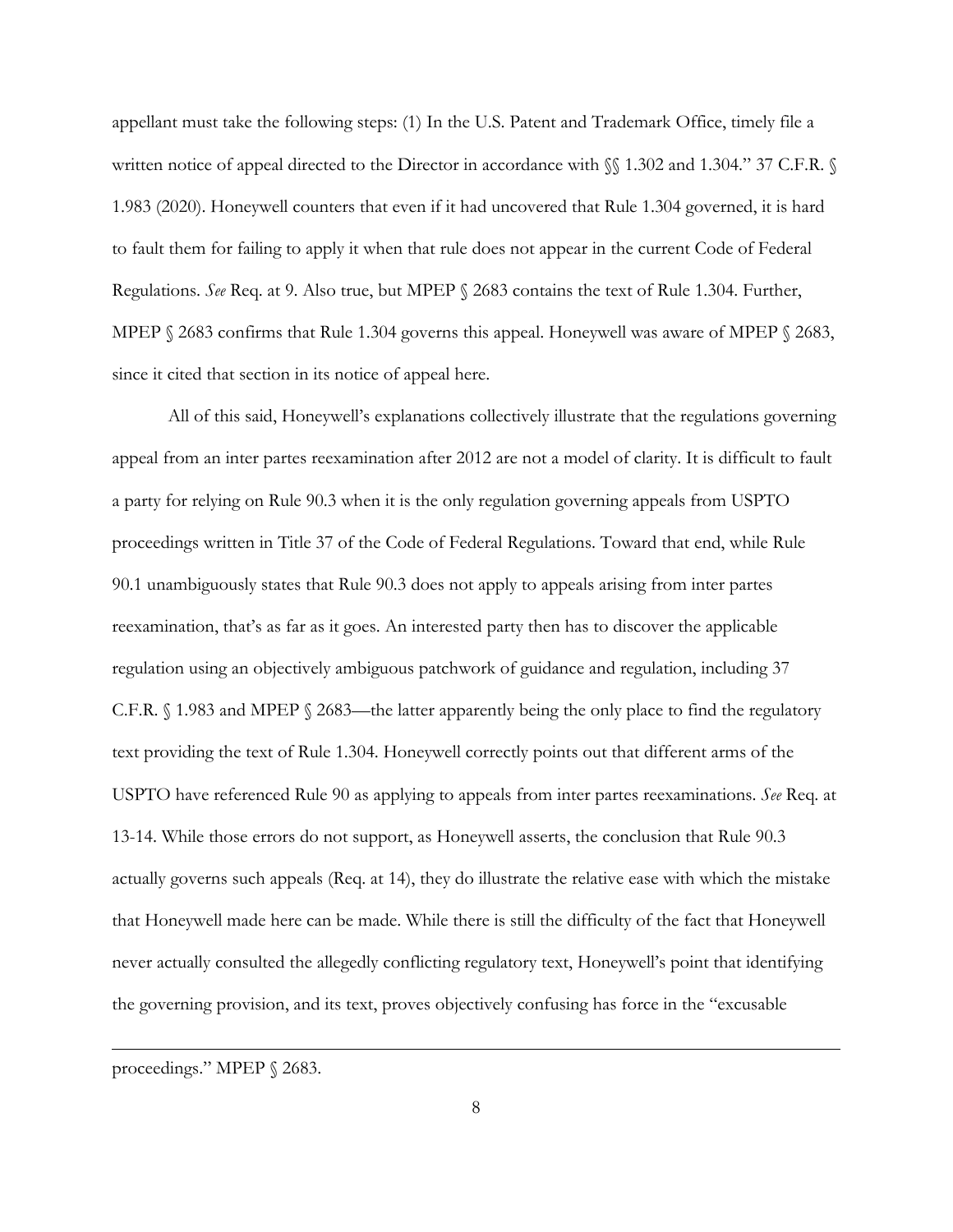neglect" determination here. *See, e.g*., *Pioneer*, 507 U.S. at 389-399 (considering "significant" in the "excusable neglect" analysis there the confusion caused by the "unusual form" of the notice from the Bankruptcy Court supplying the relevant filing date). In sum, the Director finds that the third *Pioneer* factor is, at best, neutral; at worst, it weighs slightly against a finding of excusable neglect.

While the third *Pioneer* factor holds heightened importance, it does not control; *Pioneer* requires a holistic consideration of all relevant factors. The Director finds that other relevant factors weigh in favor of finding "excusable neglect" and granting the requested extension. *Pioneer* contemplates examining the length of the delay, along with any prejudice to other parties or proceedings under its first two factors. *Pioneer*, 507, U.S. at 395. The Director finds no evidence of prejudice to another party under these facts. There is no apparent prejudice to Mexichem. The stay in consolidated Appeal Nos. 20-1991, -2023 moots any prejudice concerns there. *See Honeywell Int'l Inc. v. Mexichem Amanco Holdings S.A. de C.V.*, Appeal No. 20-1991, ECF No. 14 (Sept. 24, 2020). And briefing in companion Appeal No. 20-1981, involving only Honeywell and Mexichem, is well underway. *See Mexichem Amanco Holdings S.A. de C.V v. Honeywell Int'l Inc..*, Appeal No. 20-1981, ECF Nos. 29 (Jan. 4, 2021) (Appellant Mexichem's opening brief) & 38 (Mar. 26, 2021) (Honeywell's responsive brief). The Director does not see any prejudice to Daikin either. Daikin is involved only in Appeal No. 20-2023 (now consolidated with Appeal No. 20-1991), where briefing has been stayed.

For these same reasons, the facts here do not support finding prejudice to judicial proceedings. Related district court proceedings have been stayed since 2013. *See* Req. at 7. While the Director laments that the need to stay briefing in consolidated Appeal Nos. 20-1991, -2023, awaiting disposition of pending extension requests, that time is not directly attributable to Honeywell missing its filing deadline by six days. Similarly, the Director finds the length of delay here to be short. Under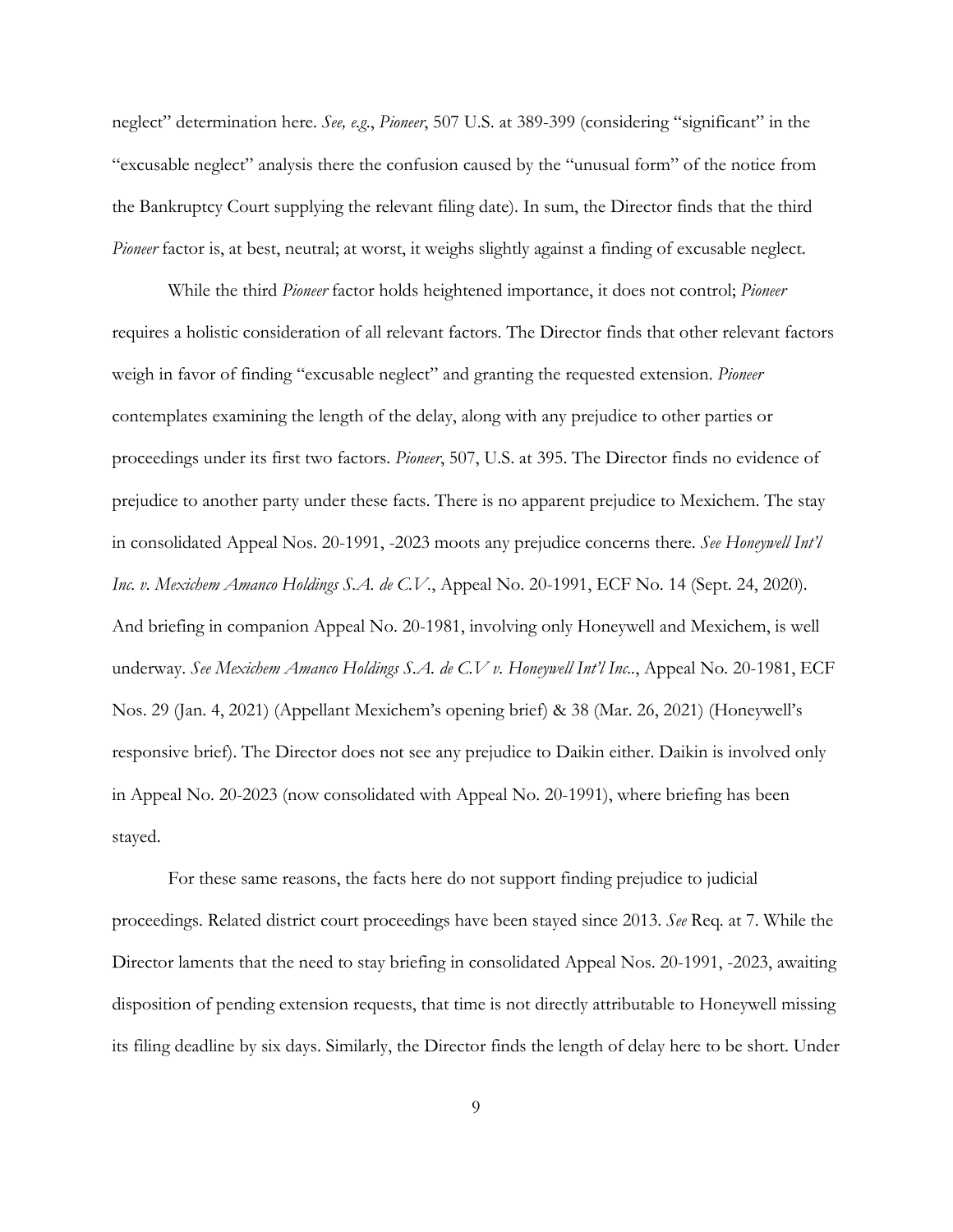Rule 90.3, Honeywell's notice of appeal was due on or before June 30, 2020. Honeywell filed its notice of appeal here on July 6, 2020. The brief six-day delay between the due date and filing date is inconsequential in the appellate proceedings.4

The Director finds that Honeywell's conduct evinces good faith under the fourth *Pioneer* factor, favoring a finding of "excusable neglect." The Director finds Honeywell's belief that Rule 90.3 governed this appeal genuine; Honeywell's timely compliance with that provision evinces good faith, rather than a deliberate or intentional flouting of USPTO regulations. Moreover, Honeywell's compliance with Rule 90.3 demonstrates that it made a timely determination to appeal. *See Pioneer*, 507 U.S. at 388, 395; *Amgen Inc. v. Hoechst Roussel, Inc.*, 25 F. App'x 923, 924-25 (Fed. Cir. 2001) (delayed filing, while within the reasonable control of party, was not an attempt to ignore judicial deadlines).

The Director agrees with Honeywell that the facts here are unlike those in *IpVenture II*. Req. at 11. The *Pioneer* inquiry is uniquely fact-dependent, and there are important distinctions between this situation and *IpVenture II*. On the third *Pioneer* factor, *IpVenture II* placed significant emphasis on IpVenture's failure to offer a reasonable explanation for its failure to apply 37 C.F.R. § 41.79 in calculating its time to seek rehearing (and thus toll its appeal deadline), with the result that it filed an untimely rehearing request and resulted in an untimely Federal Circuit appeal. There, the Board cited § 41.79 to IpVenture and the rule unambiguously provided the window for seeking rehearing. *IpVenture II*, at 4-7. Here, as the discussion above on the third factor indicates, the Board did not

<sup>4</sup> Daikin's Opposition to the time-extension requests in the '2189/'2204 reexaminations makes several legal arguments about Honeywell's "delay" there. While not directly implicated here, to the extent relevant, the Director incorporates by reference the explanation there rejecting Daikin's arguments. See Honeywell Int'l Inc. v. Mexichem Amanco Holdings S.A. de C.V. & Daikin Industr., Ltd., Memorandum and Order, at 11-12 (Inter Partes Reexamination Control Nos. 95/002,189 and 95/002,204) (Apr. 15, 2021).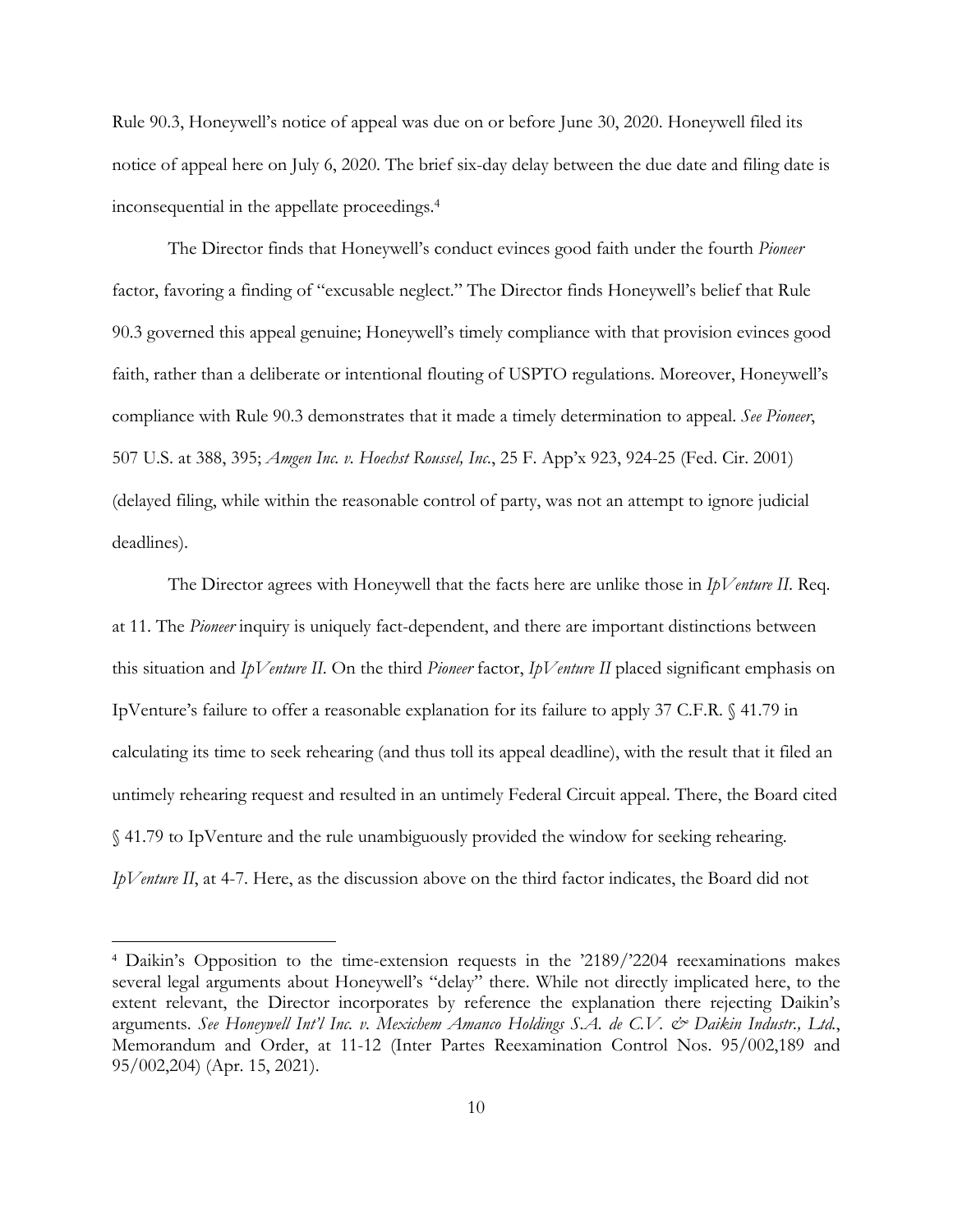actually point Honeywell to Rule 1.304. At most, the Board pointed Honeywell to regulations indicating that another (unidentified) regulation governed. Moreover, unlike the applicable regulation in *IpVenture II*, the regulation governing Honeywell's filing—Rule 1.304—cannot be found in the Code of Federal Regulations, and Honeywell's explanation for conflicting and confusing regulatory provisions has weight. Conversely, *IpVenture II* rejected the argument of conflicting or confusing regulations. *IpVenture II*, at 6 n.4.

Further, *IpVentureII* rejected finding "excusable neglect" based on concerns that "granting IpVenture's Request would cause an unacceptable prejudice to USPTO proceedings under the second *Pioneer* factor." *IpVenture II*, at 12; *see id.* at 12-13. *IpVenture II* explained that "where, as here, the offending party is expressly directed to the applicable regulation, and the regulations are otherwise clear, the need to preserve the integrity of the administrative proceedings gains importance." *Id.* at 12. The Director does not find the admittedly important goal of ensuring the integrity of USPTO proceedings at significant risk here. As already discussed, it cannot be said that the patchwork collection of regulations and guidance here possesses the same "clarity" as the regulation at issue in *IpVenture II*. Moreover, non-compliance with the rehearing regulation at issue in *IpVenture II* had a direct and meaningful impact on the conduct of USPTO proceedings. The USPTO relies on timely filings in its proceedings to identify active disputes and issues that require adjudication; if a party misses an internal filing deadline, the risk of prejudice to the USPTO significantly increases. By extension, the USPTO's interest in enforcing those internal deadlines takes on heightened importance to encourage compliance. While the USPTO has interest in encouraging compliance with all regulations, the judicial appeal filing deadline at issue here has less direct impact on the integrity and orderly administration of USPTO administrative proceedings, as those proceedings have ended. Thus, the relative posture of this situation and the one in *IpVenture II*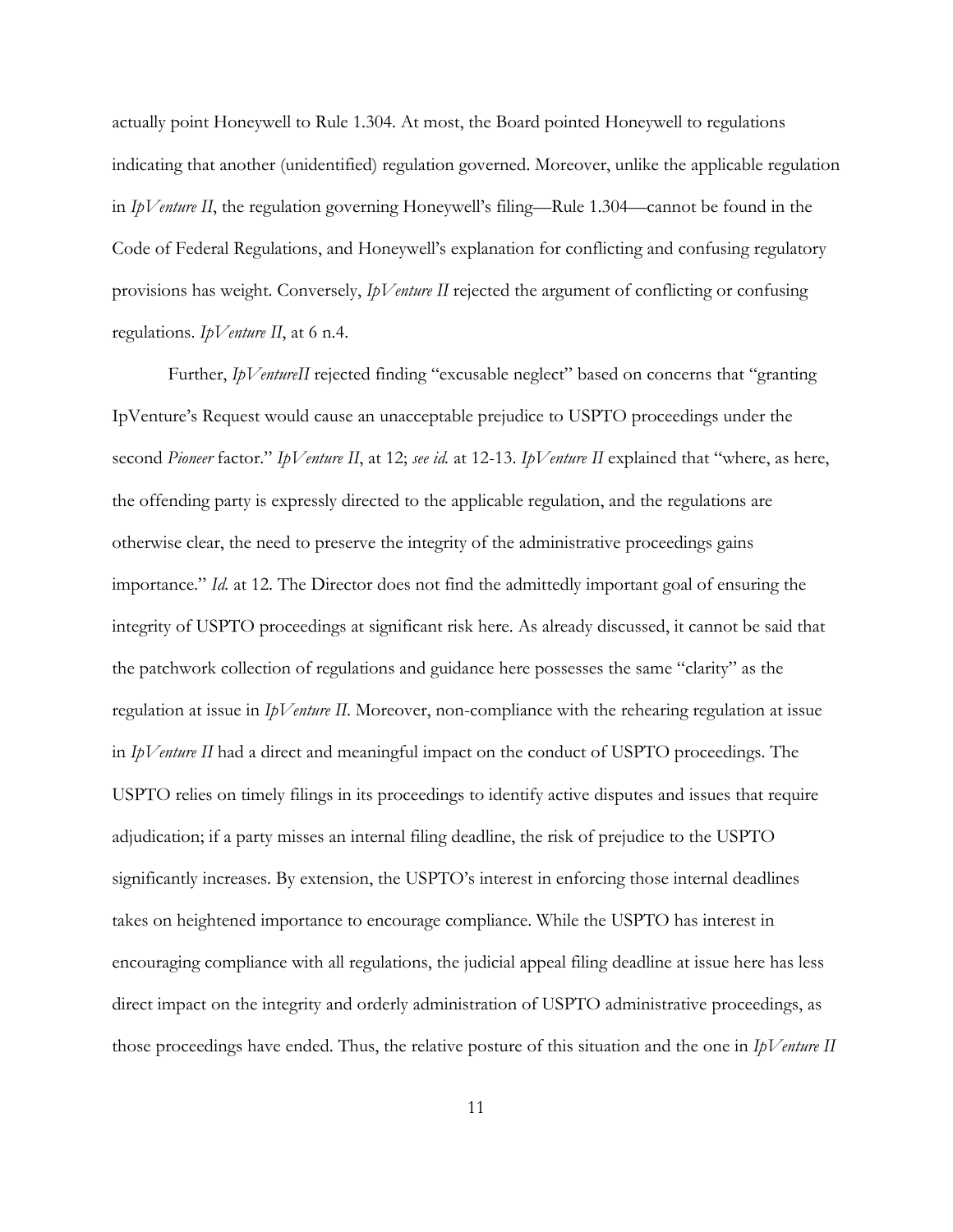meaningfully differ. Where, as here, there is no evidence of prejudice to another proceeding or party, prejudice concerns are largely satisfied.

The factors specifically enumerated in *Pioneer* are not exclusive; the inquiry affords consideration of all relevant facts and circumstances. *Pioneer*, 507 U.S. at 395. Honeywell maintains that work and home disruptions caused by the COVID-19 pandemic contributed to the delay here, including by preventing collaboration with colleagues about the appropriate deadline, and thus supports granting the extension requested under Rule 1.304. *See* Req. at 14-15. Honeywell argues that the USPTO's prior recognition that the COVID-19 outbreak is an "extraordinary circumstance" within the meaning of 37 C.F.R. § 1.183 "must meet '*Pioneer*'s flexible approach.'" Req. at 14 (citing USPTO Notice, "Relief Available to Patent and Trademark Applicants, Patentees and Trademark Owners Affected by the Coronavirus Outbreak" (Mar. 16, 2020)).5 While it is difficult to see a causal link between the COVID-19 disruptions identified by Honeywell's counsel, and the failure to apply Rule 1.304 here, the Director understands that the pandemic caused unforeseen and significant disruption in both personal and professional lives, as averred to here by Honeywell's attorney. *See* Frank Decl. ¶¶ 11-15. The Director accordingly declines to reject completely any impact of the unprecedented pandemic on the missed deadline here, and finds that the identified impacts on Honeywell's counsel weigh marginally in favor of finding "excusable neglect."

The Director additionally finds relevant the high degree of interrelatedness between Appeal Nos. 20-1981, -1991, and -2023. Appeal Nos. 20-1991 and 20-2023 have been consolidated and will

 $\overline{a}$ 

<sup>5</sup> Honeywell appears to alternatively argue that significant disruptions caused by the COVID-19 outbreak support relief under 37 C.F.R. § 1.183. Per the discussion above, that separate basis for relief is not considered here, pursuant to 37 C.F.R. § 1.4(c). Further, relief under § 1.183 is moot in light of the time-extension provisions available under Rule 1.304 (the same would be true if Rule 90.3 applied here, based on the same extension provisions). The Director can consider whether the identified disruptions support granting a requested extension under the "good cause" or "excusable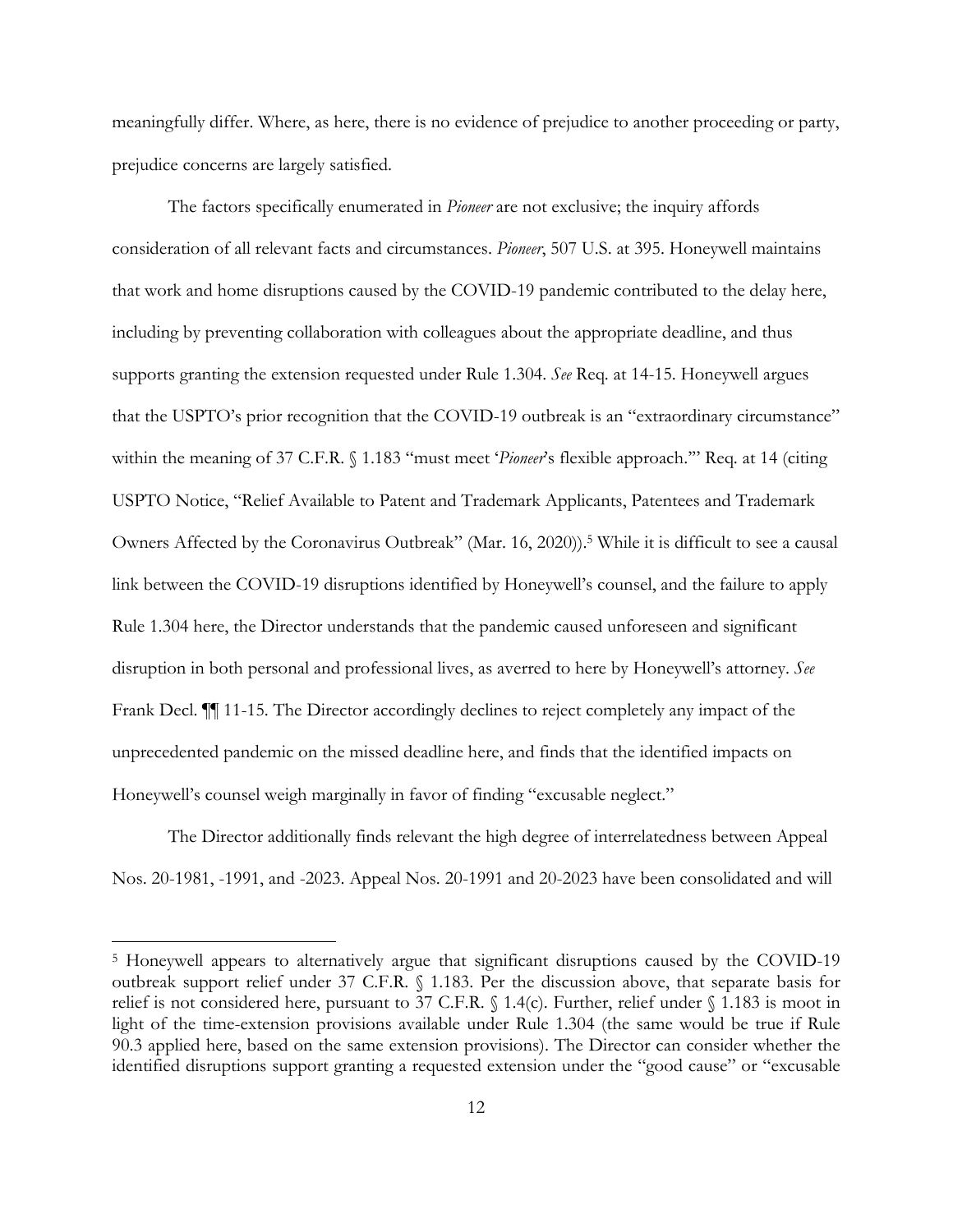be briefed together. Appeal No 20-1981 has been designated a companion case, and will be argued with Appeal Nos. 20-1991, -2023. Yet, only Appeal No. 20-2023 is subject to a dismissal motion based on an untimely notice of appeal. It would be anomalous for the parties to brief one-half of that otherwise consolidated case. Further, inter partes reexamination control no. 95/002,204 involved in Appeal No. 20-2023—has previously been appealed to this Court, supporting additional consideration by the Court in these appeals. *Honeywell Int'l Inc. v. Mexichem Amanco Holdings S.A. de C.V. & Daikin Industr., Ltd.*, Appeal No. 20-2023, ECF No. 14 (Aug. 6, 2020) (Daikin docketing statement identifying prior Appeal No. 16-1996).

Moreover, even if both Appeal Nos. 20-2023 and 20-1991were dismissed for timeliness issues, Appeal No. 20-1981 would continue, as there is no timeliness issue regarding Mexichem's appeal there. The parties do not dispute that the three patents involved in these reexaminations are closely related. *See, e.g.*, *Honeywell Int'l Inc. v. Mexichem Amanco Holdings S.A. de C.V.*, Appeal No. 20- 1991, ECF No. 10, at 5 n.5 (Aug. 19, 2020); *id.*, ECF No. 4 (Jul. 27, 2020) (Honeywell docketing statement identifying the three appeals as involving "related patents"); *id.*, ECF No. 8 (Jul. 28, 2020) (Mexichem docketing statement identifying same). The Court will hear the substantive issues on the '882 patent involved in Appeal No. 20-1981; the interests of the parties and public are best served by similarly addressing issues regarding the related '120 or '366 patents in Appeal Nos. 20-1991 and 20- 2023. These additional considerations support granting Honeywell a short extension. *See Pioneer*, 507 U.S. at 395 (excusable neglect determination permits consideration of "all relevant circumstances"); *Facebook, Inc., et al. v. Uniloc 2017 LLC*, Memorandum and Order, at 12-13 (IPR2017-01427) (Jan. 21, 2020).

The "excusable neglect" determination is an equitable one that requires balancing all the

neglect" standards for providing an extension.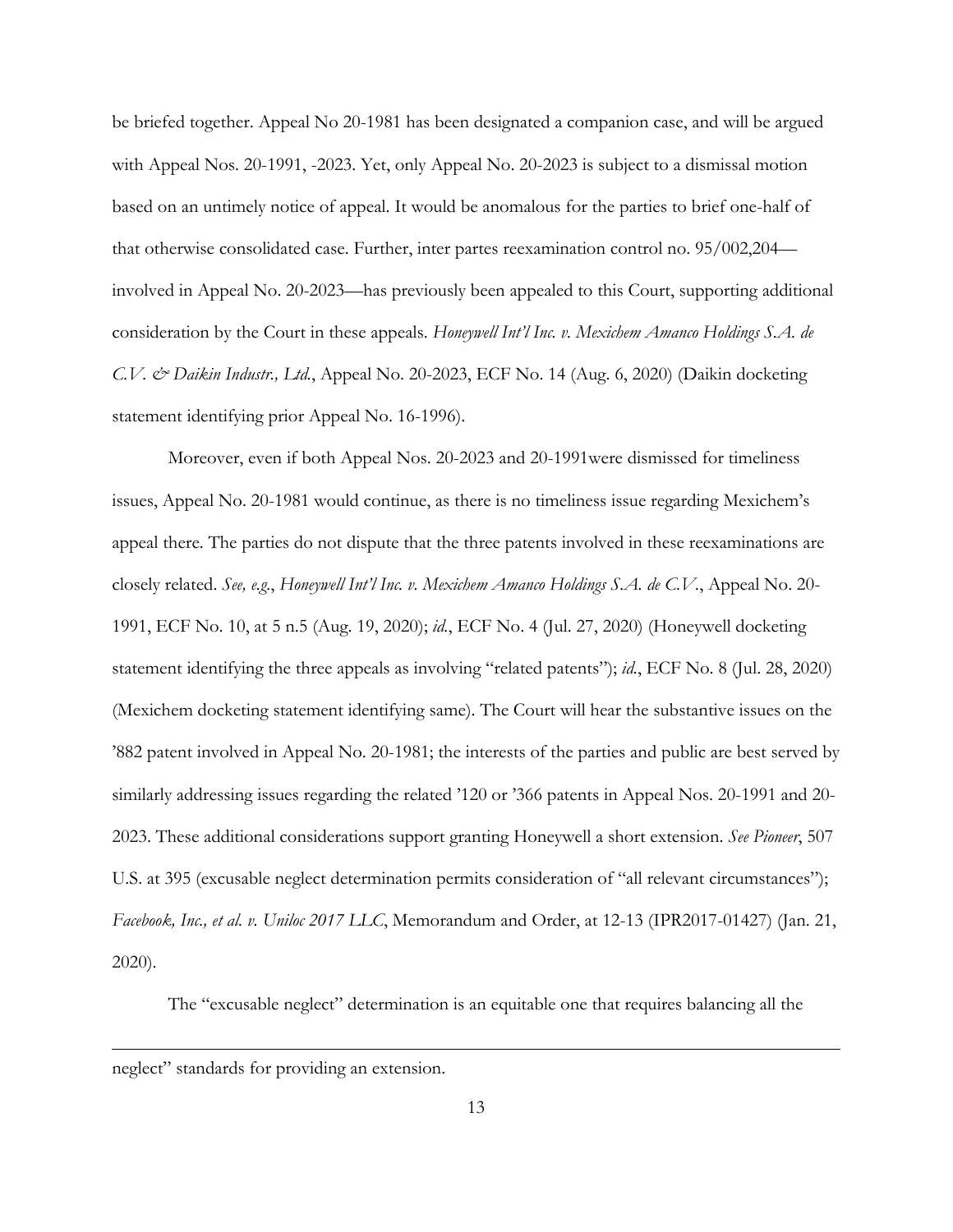competing and relevant factors. *Pioneer*, 507 U.S. at 395. On balance, the Director finds that the facts weigh in favor of finding "excusable neglect" and granting Honeywell a six-day extension on its filing deadline in the underlying reexamination here. The USPTO recognizes that Honeywell could have figured out that Rule 1.304, and not Rule 90.3, governed its appeal. Yet, the path of patchwork regulations and guidance to divining that fact is less than clear. As discussed above, the Director finds that the third *Pioneer* factor is, at best, neutral; at worst, it weighs slightly against a finding of excusable neglect.

Even if the third *Pioneer* factor weighs against finding "excusable neglect," the error here is "not so egregious" as to outweigh the remaining considerations, which all favor finding the standard met. *See In re Gilman*, 887 F.3d 956, 963-64 (9th Cir. 2018) (standard contemplates "relief even when counsel makes an unreasonable mistake"); *M.D. by and through Doe v. Newport-Mesa Unified School District*, 840 F.3d 640, 643 (9th Cir. 2016) (holding that trial court abused its discretion under Fed. R. Civ. P. 60(b)(1) in finding no excusable neglect where only factor weighing against relief related to the reason for the late filing); *see also Moczek v. Secretary of Health and Human Services*, 776 F. App'x 671, 675 (Fed. Cir. 2019) (relying upon M.D. in finding special master abused discretion in Vaccine Act case for letting reasons for the delay control that were not "so egregious" as to outweigh countervailing considerations). Honeywell acted in good faith to timely comply with the lone appeal-filing regulation appearing in the Code of Federal Regulations, rather than evincing a careless disregard for applying relevant USPTO regulations or otherwise making a timely determination as to whether to appeal.

While the USPTO recognizes the need to maintain the integrity of its proceedings by ensuring that parties recognize and apply the correct regulations, the Director finds the risk of prejudicing those concerns by excusing the conduct here very small under these facts. The failure of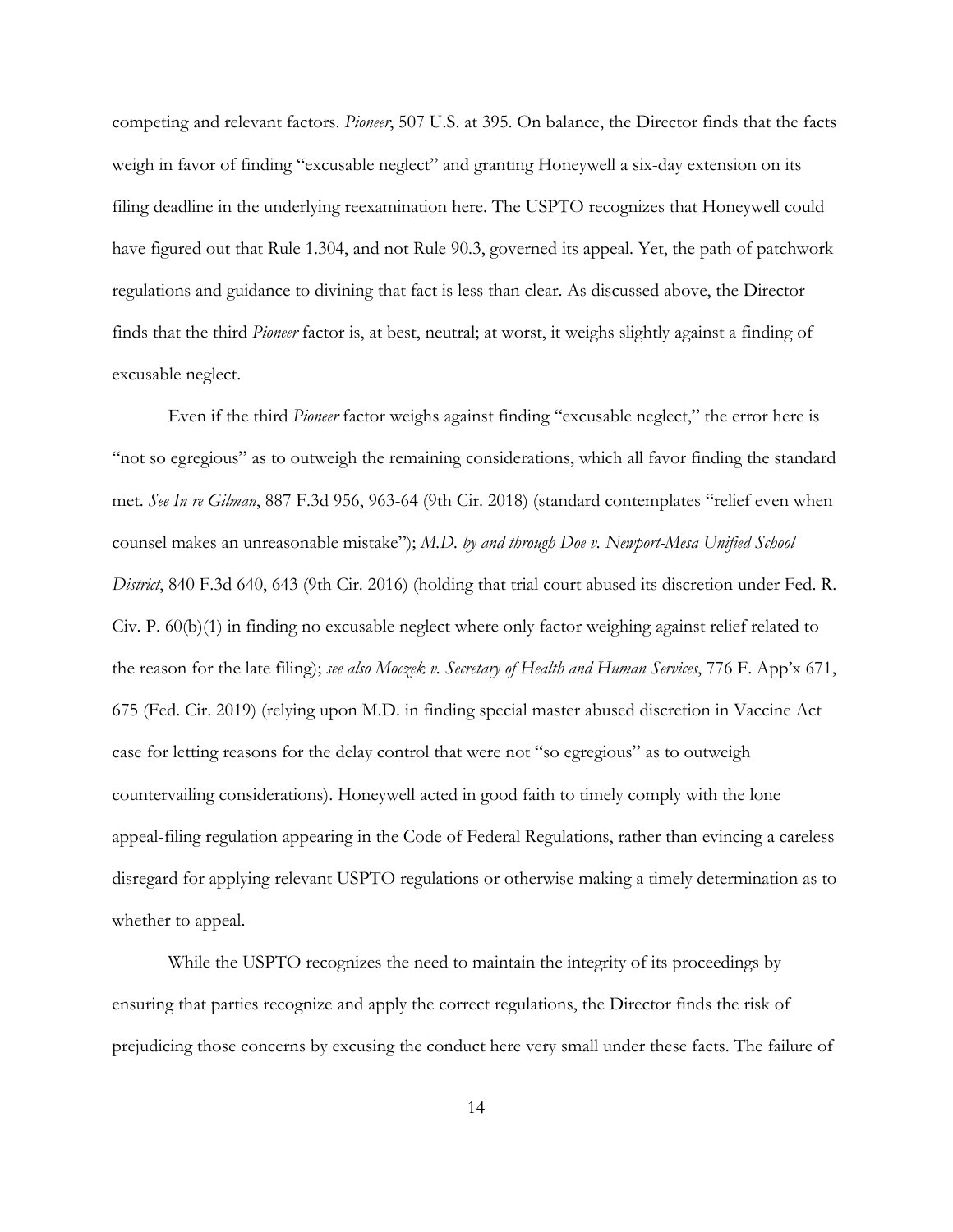Honeywell to apply the timing requirement of Rule 1.304 here is, frankly, not particularly meaningful. The minimal delay caused by filing on July 6th (the Rule 90.3 deadline) instead of June 30th (the Rule 1.304 deadline) did not prejudice either the appeal, another proceeding, or another party. Further, the interplay between existing related appeals, as well as prior appeals, further counsels for granting the limited extension. Under these facts, the USPTO is reluctant to deprive Honeywell and the public of judicial review of agency action regarding patentability matters. *See Gilman*, 887 F.3d at 964 (noting preference for "resolv[ing] cases on the merits" in affirming Rule 60(b) relief).